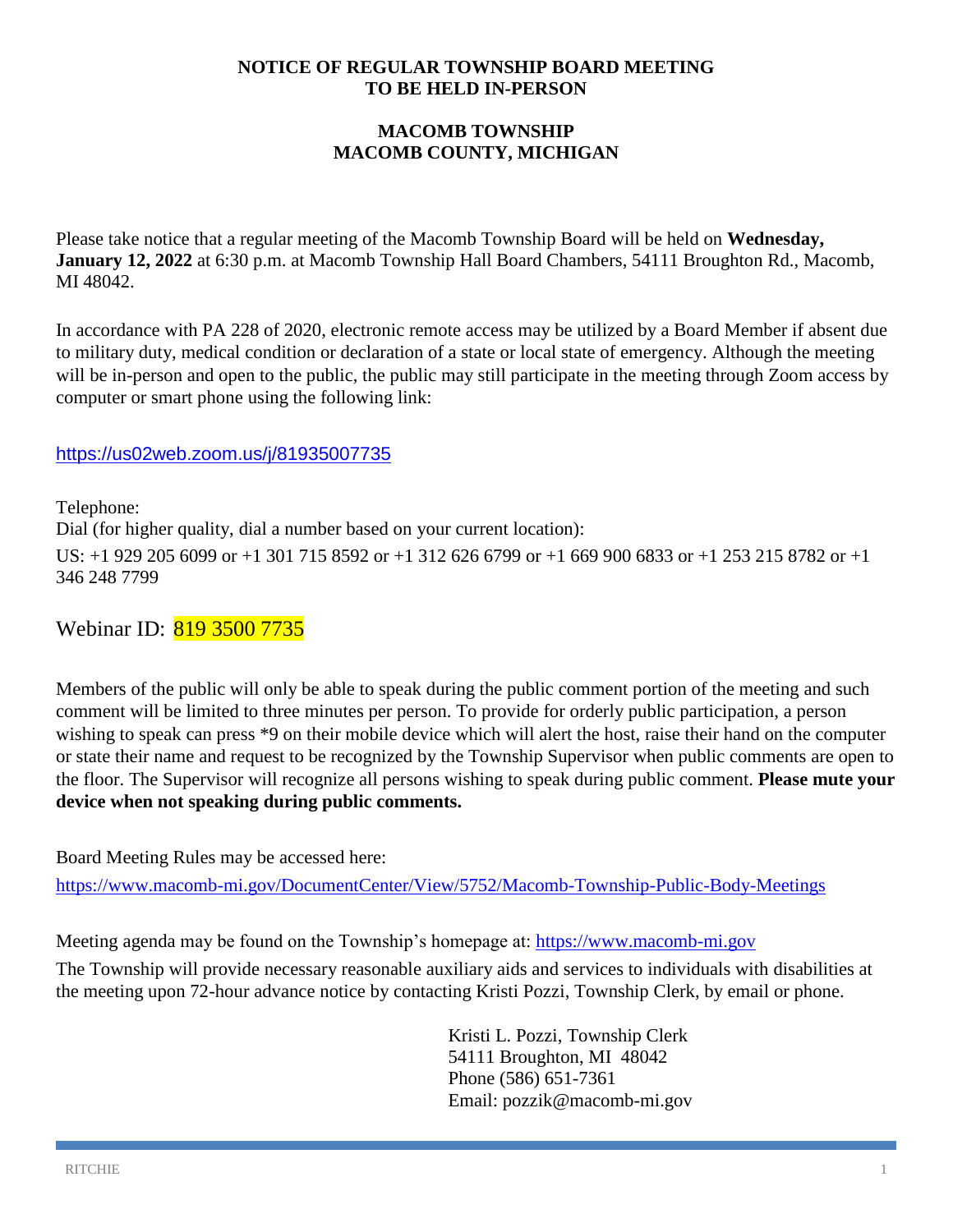

# **TOWNSHIP BOARD OF TRUSTEES AGENDA**

- DATE: WEDNESDAY, JANUARY 12, 2022
- TIME: 6:30 PM
- LOCATION: MACOMB TOWNSHIP MEETING CHAMBERS 54111 BROUGHTON ROAD, MACOMB MI 48042

Call Meeting to Order

Pledge of Allegiance to the Flag of the United States

- 1. Roll Call
- 2. Approval of Agenda Items (with any corrections)
- 3. Approval of Bills
- 4. Approval of Previous Meeting Minutes from December 21, 2021

# **PUBLIC COMMENTS, AGENDA ITEMS ONLY - (3 MINUTE TIME LIMIT)**

#### **CONSENT AGENDA ITEMS:**

- 5. Water and Sewer Department
	- a. Request to Approve the Revised Invoice; Lakeview Contracting, Inc., for the work to lower the watermain in conjunction with the Macomb County Department of Roads Culvert Replacement Work, 24 Mile Road & Romeo Plank Road. Macomb Ditch. Section 17 (\$24,980.00)
- 6. Engineering Department
- a. Request to Approve Pathway Abeyance for 21790 23 Mile Road, 21660 23 Mile Road, and 50875 Card Road (Parcel Nos. 08-22-200-015, 08-22-200-005, and 08-22-200-014)
- b. Request to Approve Pathway Abeyance for 23680 26 Mile Road, 56750 Fairchild Road, and 56730 Fairchild Road (Parcel Nos. 08-01-126-005, 08-01-126-020, and 08-01-126- 021)
- 7. Human Resources Department
	- a. Request for a Medical Leave of Absence Fire Department EE # 1106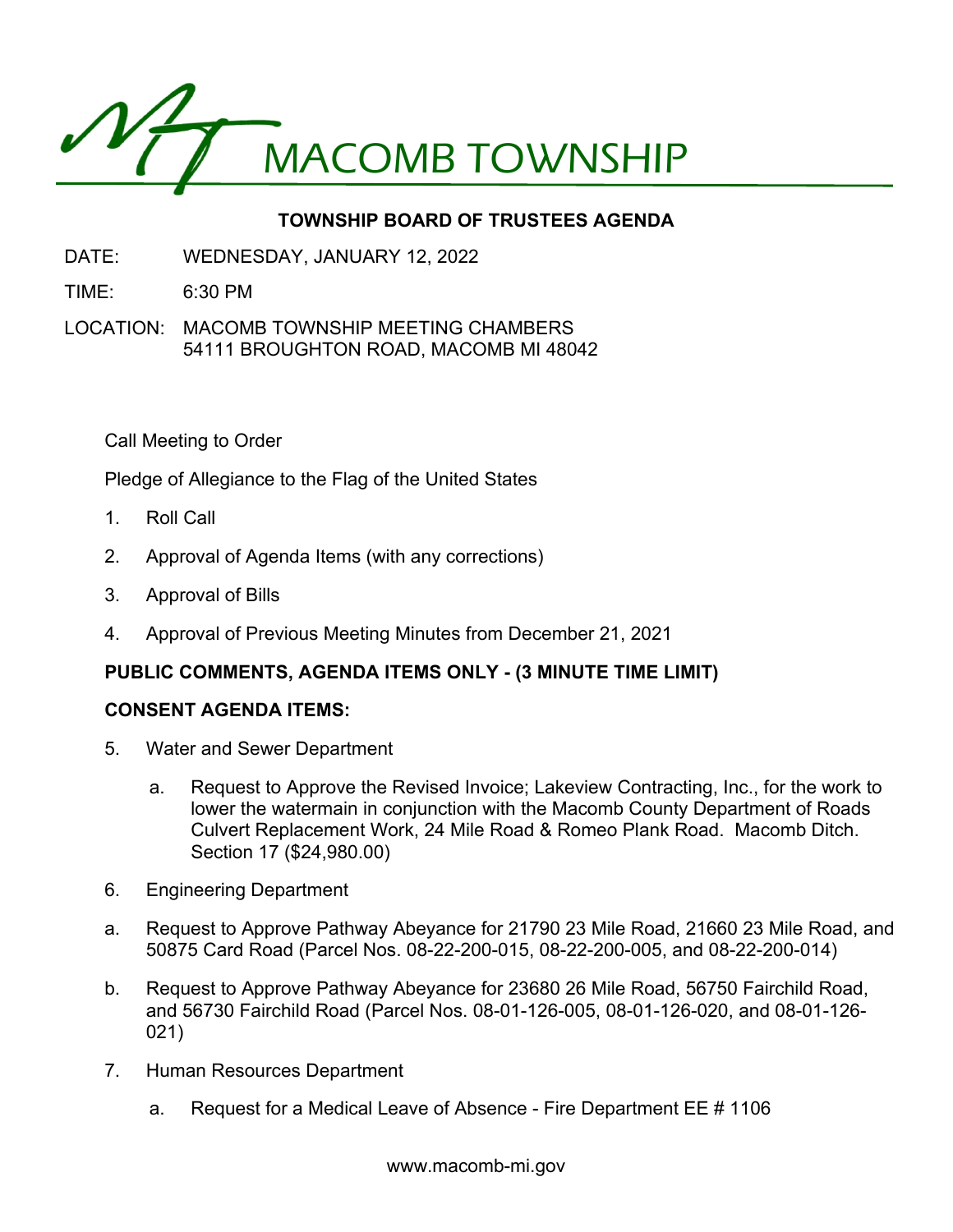Township Board of Trustees Agenda January 12, 2022 Page 2

- b. Request for Family & Medical Leave of Absence EE # 188
- c. Request for Family & Medical Leave of Absence EE# 2416
- d. Request for Family & Medical Leave of Absence EE# 2410
- 8. Clerk's Office
	- a. Request to Attend 2022 Michigan Association of Municipal Clerks Institute

#### **NEW BUSINESS:**

### **ENGINEERING DEPARTMENT:**

9. Request to Schedule Public Hearing for Street Lighting SAD Amended Resolution for Villas of Villagio Condominium for February 9, 2022

#### **HUMAN RESOURCES DEPARTMENT:**

10. Request to approve amended Employment Agreement

### **PLANNING AND ZONING DEPARTMENT:**

- 11. Request to approve the General Design Plan; Freemont PUD Permanent Parcel #08-35- 100-004; Located on the southeast corner of 21 Mile Road and Card Road; Section 35; MM 21 Card, LLC, Petitioner
- 12. Request to approve the Revised Final Plan; Wellington Estates Permanent Parcel #08- 16-100-024; Located on the south side of 24 Mile Road, 1/4 mile east of Romeo Plank; Section 16; TRE Development, Petitioner
- 13. Request to approve the Final Plan for Pheasant Run Phase I; Located on the south side of 25 Mile, west of Broughton Road; Permanent Parcel #08-09-126-002

# **CLERK'S OFFICE:**

14. Request to Schedule a Public Hearing for the establishment of an Industrial Development District for Unit 27 of the Regency Commerce Center

# **ASSESSING DEPARTMENT:**

15. Resolution to Adopt 2022 Real Property Tax Poverty Exemption Guidelines

#### **SUPERVISOR'S OFFICE:**

- 16. Request to Approve a Resolution to Amend Tax Abatement Standards for Plant Rehabilitation in Industrial Districts
- 17. Request to Extend the Grant Writing Agreement for Team Roe

# **PUBLIC COMMENTS, NON-AGENDA ITEMS ONLY - (3 MINUTE TIME LIMIT)**